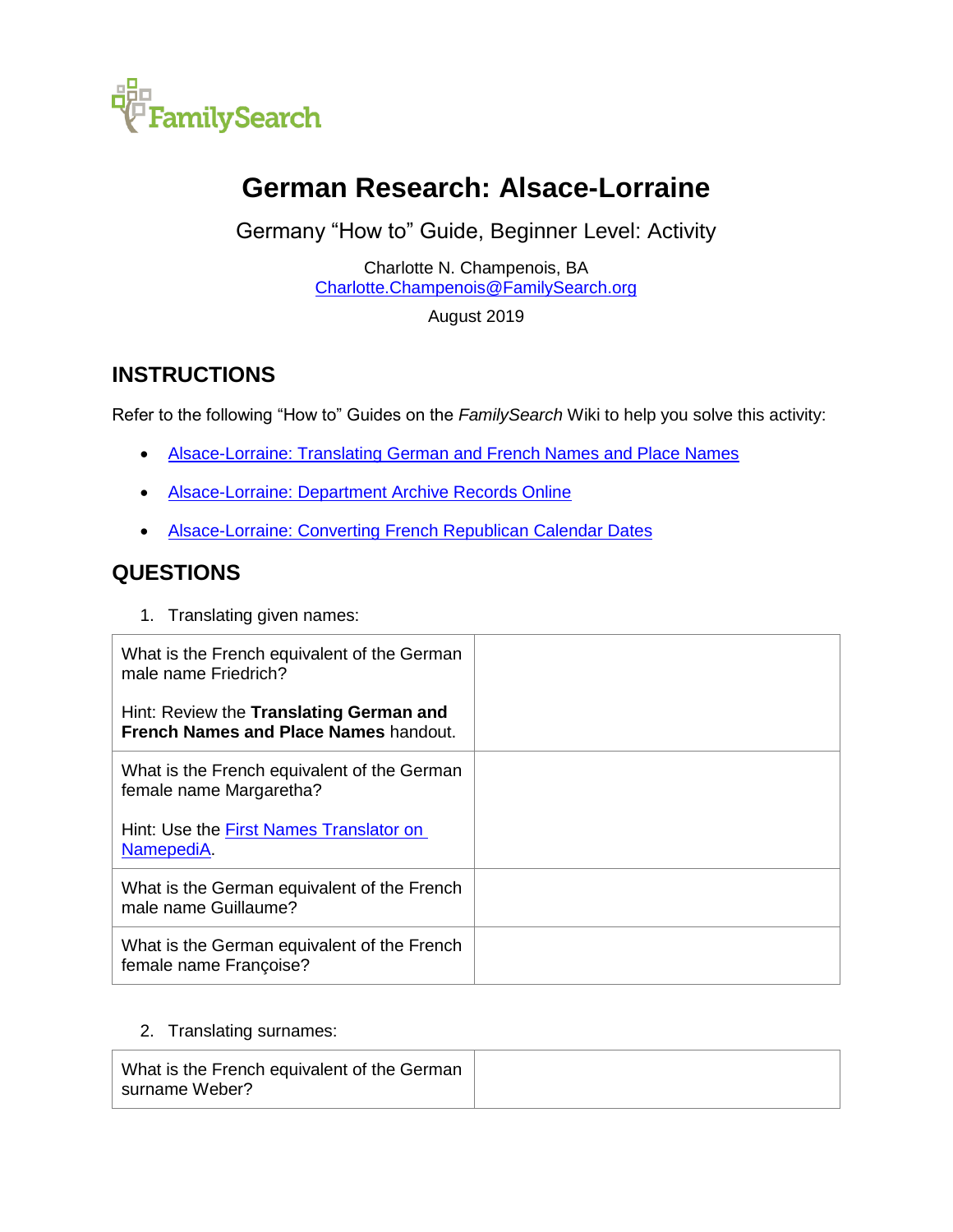| Hint: Double-check that the translated word<br>is a French surname by looking it up on<br>geopatronyme.com.                         |  |
|-------------------------------------------------------------------------------------------------------------------------------------|--|
| What is the German equivalent of the French<br>surname Petit?                                                                       |  |
| Hint: Use an online translator, such as<br><b>Google Translate.</b>                                                                 |  |
| What is the French equivalent of the German<br>surname Schäfer?                                                                     |  |
| How many people in Haut-Rhin have the<br>surname Berger between 1916 and 1940?                                                      |  |
| Hint: Look up <b>Berger</b> on <i>geopatronyme.com</i> ,<br>select the year range, and look at the<br>department list on the right. |  |

### 3. Translating place names:

| What is the French commune equivalent of<br>the German Gemeinde Maursmünster? |  |
|-------------------------------------------------------------------------------|--|
| Hint: Use the Communes d'Alsace-Lorraine<br>FranceGenWeb Wiki page.           |  |
| What is the German Gemeinde equivalent of<br>the French commune Magny?        |  |
| What is the French commune equivalent of<br>the German Gemeinde Jungholz?     |  |

### 4. Accessing records on the **Archives du Bas-Rhin website**:

| Is the commune of Ringendorf in the<br>department of Bas-Rhin?                                              |  |
|-------------------------------------------------------------------------------------------------------------|--|
| Hint: Use the Communes of the Bas-Rhin<br>Department Wikipedia page. There are 514<br>communes in Bas-Rhin. |  |
| Does the commune of Dachstein in Bas-Rhin<br>have a Catholic parish, a Protestant parish,<br>or both?       |  |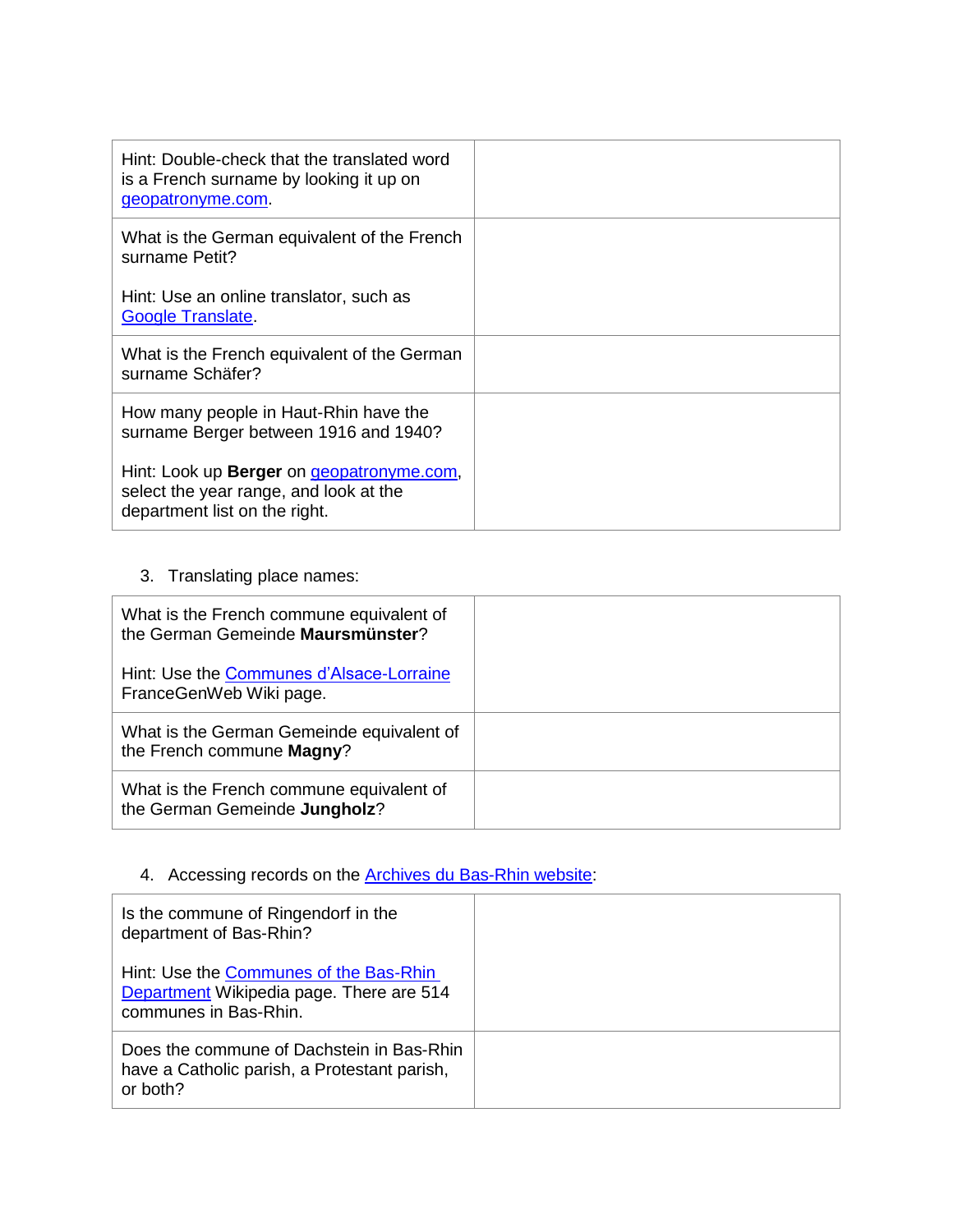| Hint: Look up Dachstein on the Bas-Rhin<br>website and see which religion is listed<br>above the image of the books on the shelf.                                                                                                         |  |
|-------------------------------------------------------------------------------------------------------------------------------------------------------------------------------------------------------------------------------------------|--|
| What is the name of the child being baptized<br>in the Catholic parish of Tieffenbach on 26<br>July 1788, and what town are his parents<br>residing in?                                                                                   |  |
| Hint: Use the Latin Genealogical Word List to<br>look up the date. The name and town are in<br>the column to the left of the baptismal entry.                                                                                             |  |
| Open the 1840 civil marriages book for<br>Tieffenbach. In entry #4, who is Christine<br>Eberhard marrying, and how might her<br>husband's name be written if he is German?                                                                |  |
| Hint: Locate entry #4 (listed with $N^{\circ}$ 4 in the<br>column to the left of the marriage entry; note<br>that the surnames here are listed first). Then<br>use NamepediA to translate the French<br>name into its German counterpart. |  |

# 5. Accessing records on the **Archives du Haut-Rhin website**:

| Is the commune of Rahling in Haut-Rhin?<br>Hint: Use the Communes of the Haut-Rhin<br>Department Wikipedia page. There are 366<br>communes in Haut-Rhin. |  |
|----------------------------------------------------------------------------------------------------------------------------------------------------------|--|
| What is the French name for the German<br>Gemeinde of Ottendorf in Haut-Rhin?                                                                            |  |
| What is the name of the person who died in<br>Courtavon on 14 December 1866?                                                                             |  |
| Hint: Look at the small yearly index directly<br>after the 1866 Courtavon death records.                                                                 |  |
| What image is Agathe's death record on?                                                                                                                  |  |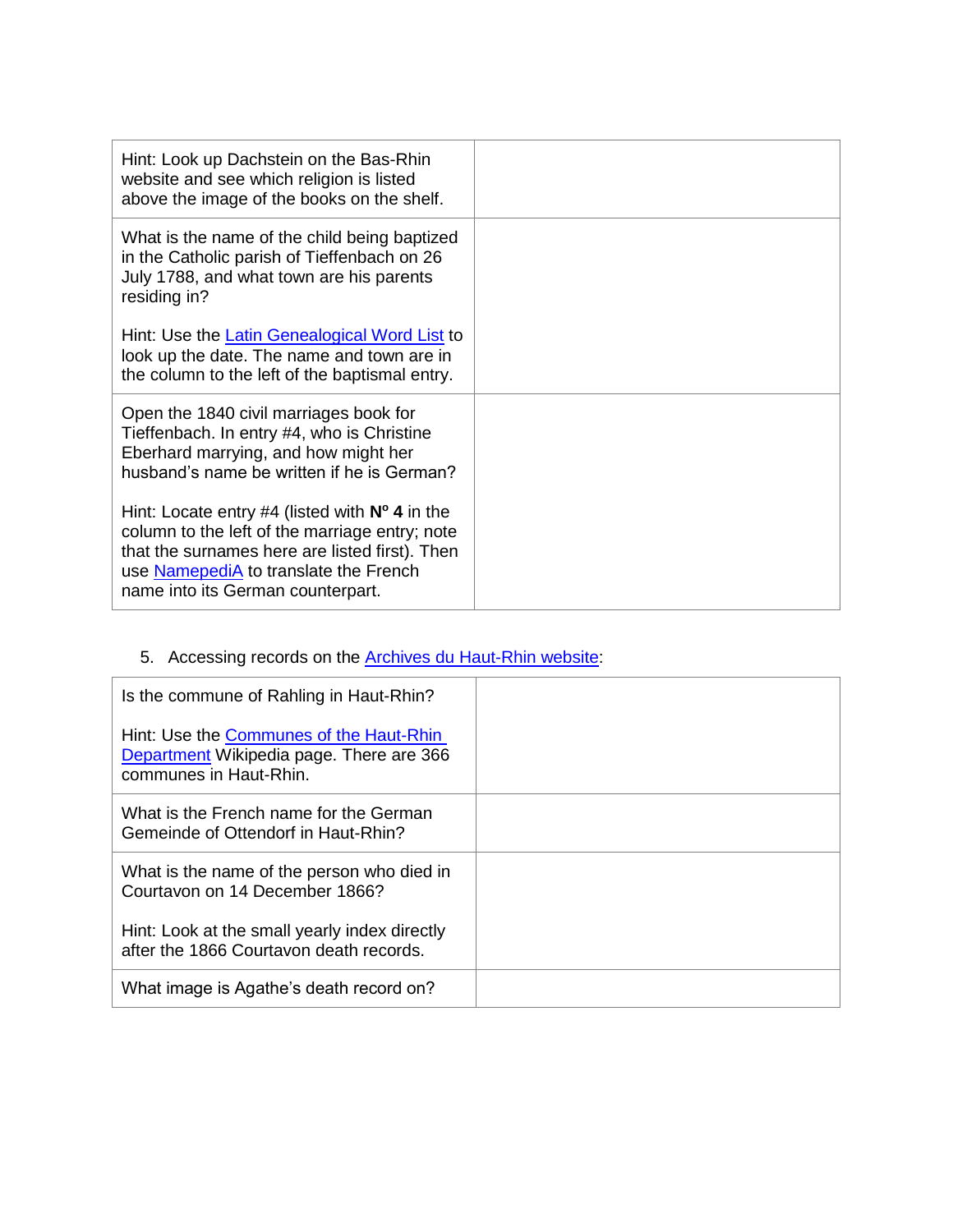6. Republican calendar practice:

| What date is 3 December 1800 (Gregorian<br>calendar) in the French Republican calendar?     |  |
|---------------------------------------------------------------------------------------------|--|
| Hint: Use the Napoleon.org calculator for the<br>French Republican Calendar.                |  |
| What date is 30 Messidor an V (French<br>Republican calendar) in the Gregorian<br>calendar? |  |

7. Putting it all together: Find **Willmann** (the husband's surname) in the "**1793–an X**" decennial marriage table (i.e., ten-year marriage index) of **Walf**. Translate his **given name** and convert the **marriage date** to the current/Gregorian calendar.

| What is the French commune equivalent of<br>the German Gemeinde Walf?                                                                                                       |  |
|-----------------------------------------------------------------------------------------------------------------------------------------------------------------------------|--|
| Hint: Use the Communes d'Alsace-Lorraine<br>FranceGenWeb Wiki page.                                                                                                         |  |
| What French department of Alsace-Lorraine<br>is the commune in the previous question in?<br>(This lets you know which department<br>website to refer to for records.)       |  |
| Hint: Use the various commune Wikipedia<br>pages, such as the <b>Communes of the Bas-</b><br>Rhin Department page.                                                          |  |
| What years does the first decennial table for<br>marriages in Valff cover?                                                                                                  |  |
| Hint: Type Valff into the search bar on the<br>Archives du Bas-Rhin website. Right-click on<br>the website and select Translate to English.                                 |  |
| Open the "1793-an X" marriage decennial<br>book. What image is the surname Willmann<br>found on, what is his given name, his<br>marriage date, and his bride's name?        |  |
| Hint: The index is pseudo-alphabetical by the<br>husband's surname-all the surnames<br>starting with the letter V are listed together,<br>but otherwise not alphabetically. |  |